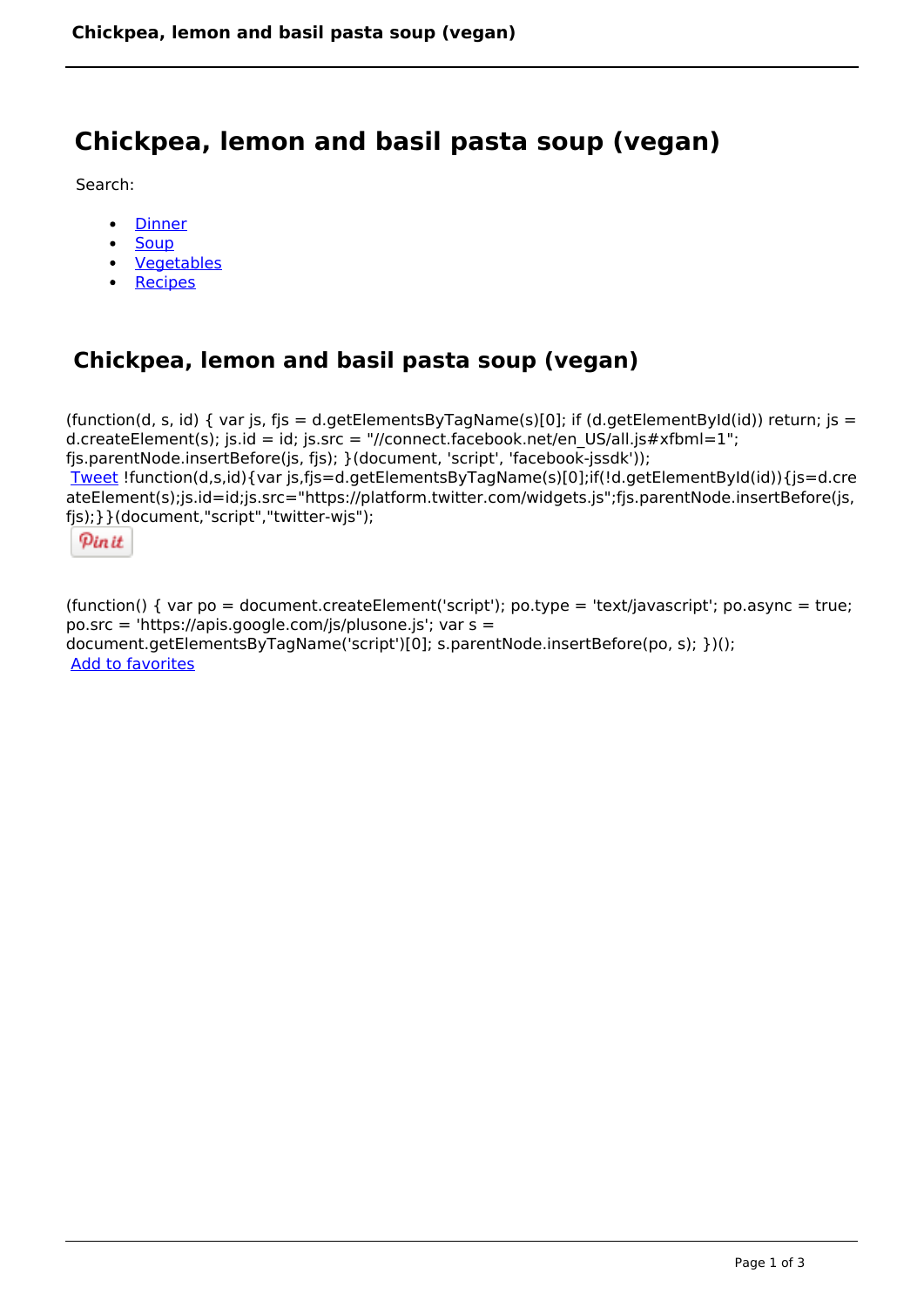## **Chickpea, lemon and basil pasta soup (vegan)**



Rate this recipe

9 people are cooking this [Count me in](https://www.naturalhealthmag.com.au/flag/flag/favorites/979?destination=printpdf%2F979&token=8b30440f985004a5a2a9f593f4dbaac0)

Healthy soup ideas from Adele at Vegie Head.

### **Ingredients**

- 1 tbsp coconut oil
- 1 red onion, diced
- 2 cloves garlic, minced
- 2 carrots, diced
- 1 x 400g can [chickpeas,](http://www.naturalhealthmag.com.au/nourish/pumpkin-and-chickpea-tagine) drained and rinsed
- 1 400g can chopped tomatoes
- 2 whole tomatoes, chopped
- 3-4 cups of water
- 1 cup dried pasta shells or macaroni
- Salt and pepper to taste
- Juice from two lemons
- 1 cup loosely packed basil, torn

#### **Method**

Heat the coconut oil over a medium heat and sauté the onions and garlic for five to six minutes until